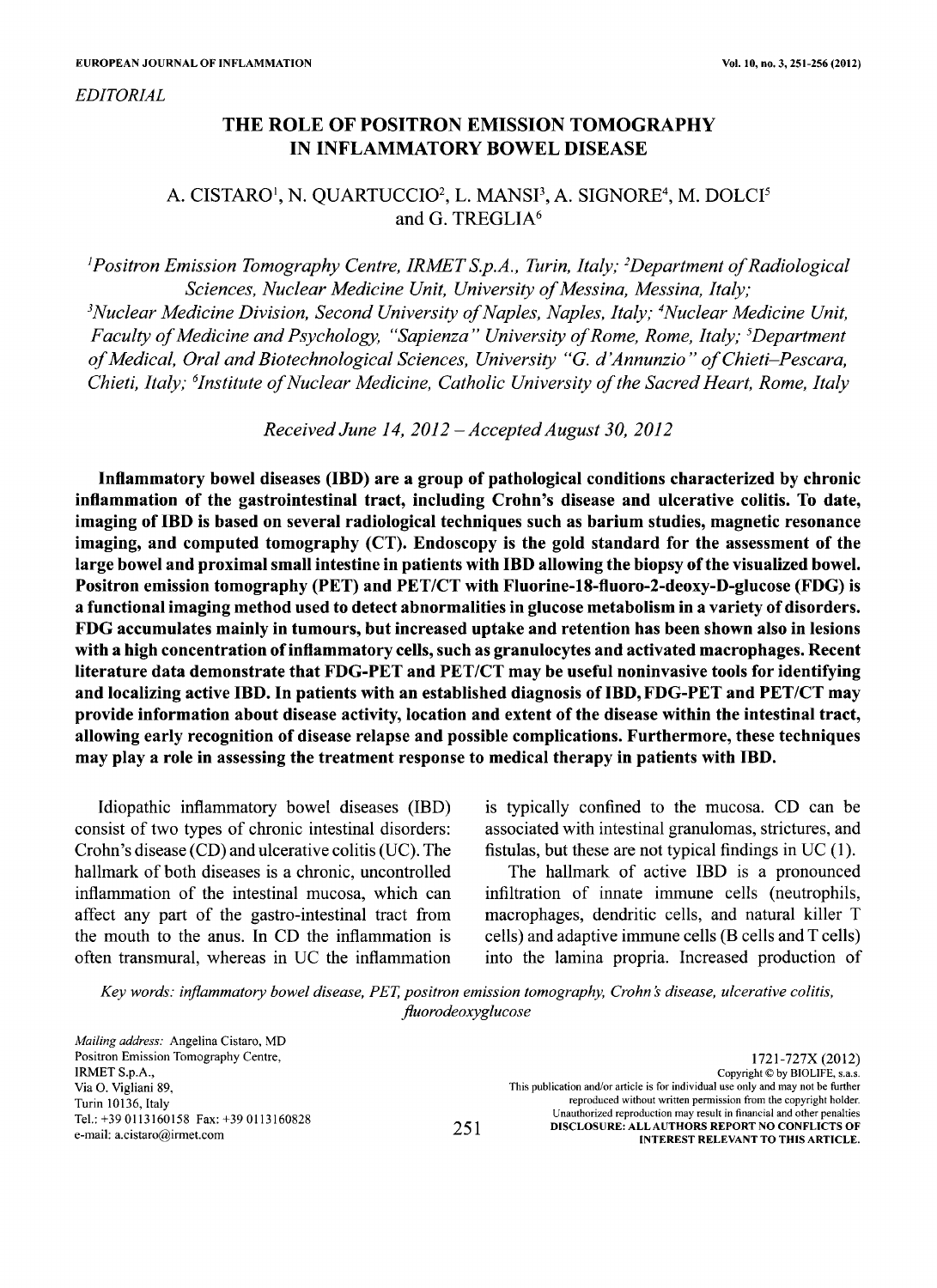cytokines and chemokines by immune cells results in recruitment of additional leukocytes, producing a cycle of inflammation (I).

lBD may present without clinical manifestations more frequently in an early stage. This suggests that early identification of such occult lesions may have an impact on patient management and outcome. The clinical course is characterized by a succession of periods of clinical relapse and remission (1). The goal of the treatment in these patients is to maintain a normal quality of life by sustaining remission and avoiding complications. In this scenario two different situations may be problematic for the clinicians: patients with symptoms suggesting active disease but with biologic markers within the normal range, and patients with clinically inactive disease but who may silently evolve toward stricturing or fistulising complications. In the first situation, a differential diagnosis must be made between truly active inflammatory disease, associated irritable bowel symptoms, and effects of previous surgery. In the second situation, often after a clinically effective treatment, it may be tempting to simply try to prolong the obtained clinical remission.

The aims of imaging techniques in inflammatory bowel disease are: a) diagnosis of CD or UC; b) assessment of disease extent and severity; c) assessment of possible complications; d) treatment response evaluation. To date, imaging of lBD is based on several radiological techniques such as barium studies, magnetic resonance imaging (MRI), and computed tomography (CT) (2). However, endoscopy is the gold standard for assessment of the large bowel and proximal small intestine in patients with lBO, allowing the biopsy of the visualized bowel (2).

Positron emission tomography (PET) and *PETI* CT with Fluorine-18-f1uoro-2-deoxy-D-glucose (FOG) are functional imaging methods used to detect abnormalities in glucose metabolism in a variety of disorders ranging from neurological diseases to oncology (3).

FOG is a glucose analogue that accumulates in neoplastic cells, but increased uptake and retention of this tracer has been also shown in lesions with a high concentration of inflammatory cells, such as granulocytes and activated macrophages. Several studies have indicated that FOG-PET and *PETI*

CT can be used for the detection of areas with chronic inflammation (4, 5). In fact, FOG uptake increases in cells with high glycolytic rates such as in inflamed tissue leading to accumulation of FDG-6-phosphate. Such increased glucose consumption allows visualization of inflammatory foci (4, 5). Nevertheless, FOG-PET and *PET/CT* are not able to discriminate between infection/inflammation and neoplastic disease (4, 5).

Recent literature data demonstrate that FOG-PET and *PET/CT* may be also useful noninvasive tools for identifying and localizing active lBD.

### *PET* and **IBD**

Usually lBD may present a diffuse or segmental pattern of FOG uptake in the bowel; however, this pattern may be focal for lBD complications (6, 7). Physiological FOG uptake by normal bowel is well known: the mechanism of this is not fully understood but factors such as smooth muscle contraction and uptake of FOG by gastrointestinal lymphoid tissue are thought to be involved (6); physiological uptake of FOG by the bowel could lead to false positive results in patients with suspected IBD (7). To reduce this possibility, the morphological information provided by CT scan with integrated *PET/CT* systems offers an anatomic reference frame to functional information provided by FDG-PET  $(7-10)$ . The use of water  $(1,500 \text{ mL})$ per os) as a negative contrast agent for CT, allows avoiding the attenuation correction artifacts due to dense contrast agents. This method permits to obtain a distension of the bowel and an optimal evaluation of the wall thickening. There are also some negative oral contrast media commercially available (7-10).

Todate, several articles have assessed the role of FOG-PET and *PET/CT* in patients with IBD (28-46). The PET image analysis has usually been performed by using qualitative and semi-quantitative criteria, the latter based on the calculation of standardized uptake values  $(SUV)$  of the bowel segments, usually compared with reference region (as the liver).

## *FDG-PET and PETICT in the assessment ofIBD in adult patients*

First of all, in 1997, Bicik et al. suggested that FOG-PET may be a useful noninvasive method to identify active inflammation in IBD and for long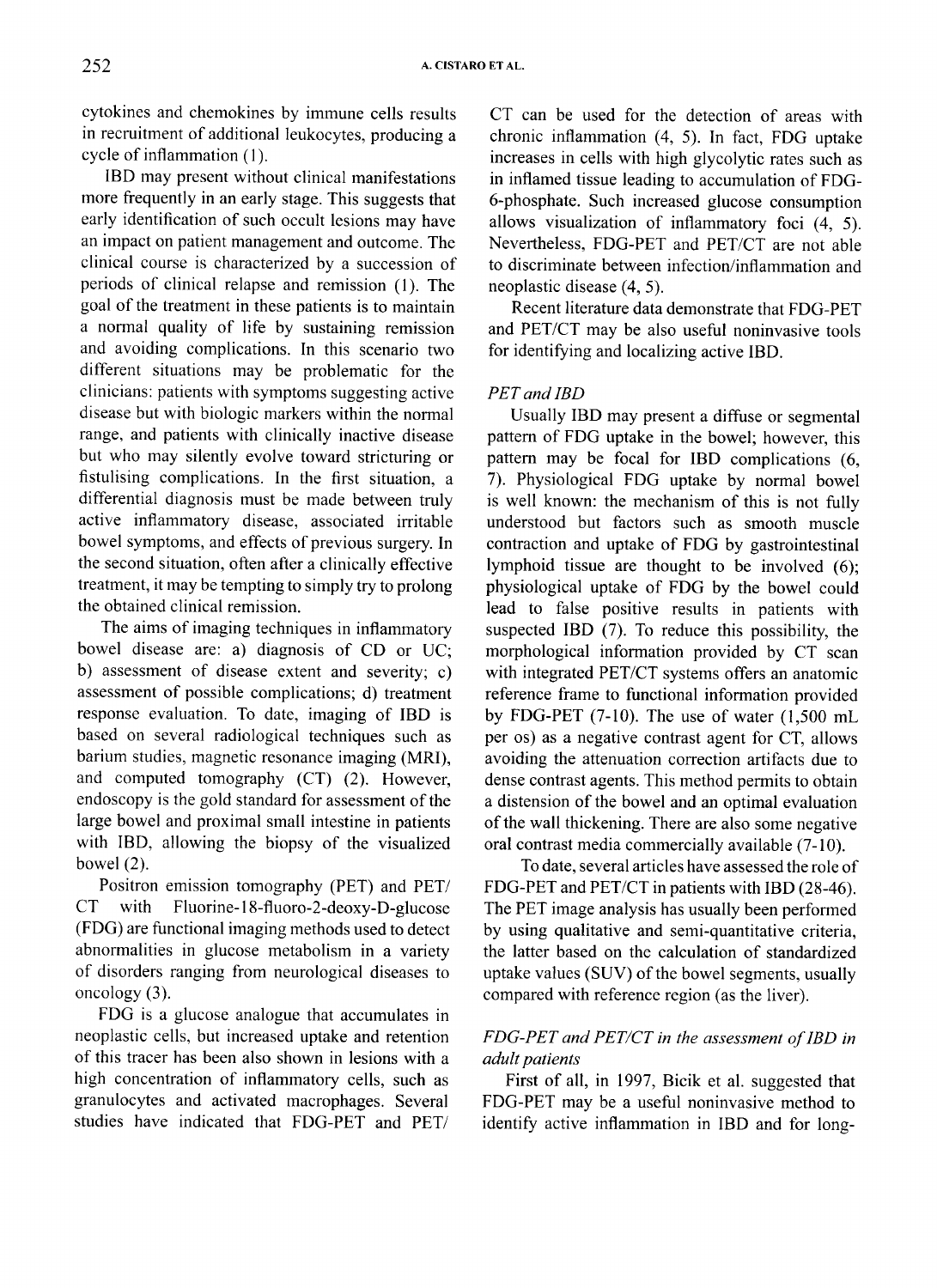term monitoring of these patients (11).

In 2002, Neurath et al. found that FDG-PET was a reliable noninvasive tool for simultaneous detection of inflamed areas in the small and large bowel of patients with CD with a high per segmentbased sensitivity (85%) and specificity (89%). Furthermore, the diagnostic accuracy of FDG-PET in the assessment of lED was superior compared to hydro-MRI and granulocyte scintigraphy with labeled antibodies (12).

In their pilot study, Meisner et al. demonstrated that FDG-PET bowel activity correlated well with active inflammation in both UC and CD, confirming that this imaging method may be a noninvasive tool in identifying disease activity in patients with lED (13).

FDG-PET/CT well correlates with the clinical, endoscopic, and biologic activity of CD, as demonstrated in a prospective study of Louis et al.; above all, this technique demonstrated to have a good sensitivity for the detection of intestinal and colonic segments with moderate to severe mucosal lesions (14).

Das et al. described promising results with FDG-PET/CT enteroclysis in assessment of IBD. This technique detected a significantly higher number of lesions both in the small and large bowel in comparison to those detected by conventional barium studies and colonoscopy combined together (15).

In their prospective study, Rubin et al. demonstrated that FDG-PET/CT was useful to detect subclinical inflammation in patients with UC in remission. In particular, FDG-PET demonstrated inflammatory activity in the colon despite negative endoscopic, histologic, and symptom assessment (16).

The accuracy of FDG-PET/CT for differentiating fixed muscle hypertrophy and fibrotic stenoses from acute transmural inflammatory stenoses in patients with CD scheduled to undergo surgical resection for obstructive symptoms was also assessed; qualitative PET interpretations and, in particular, semiquantitative analyses helped to identify patients with active inflammation (17).

In 2010, Das et al. reported promising results by using FDG-PET/CT colonography for the assessment of extent and activity of the disease in patients with UC (18).

In the same year, Groshar et al. used FDG-PET/CT enterography in patients with CD and found that semi-quantitative PET analysis may allow an objective, reliable indication of the grade and severity of inflammation activity in abnormal segments of the bowel detected by CT enterography (19), as confirmed by the prospective study of Shyn et al. (20).

Also Ahmadi et al. reported the value of FDG-PET/CT enterography in assessing the disease activity in patients with CD. These authors highlighted the role of FDG-PET in determining the degree of inflammation in abnormal small bowel segments on CT enterography. In particular, FDG-PET added to CT enterography did not identify additional abnormal segments when compared to CT enterography alone. Nevertheless, abnormal segments on CT enterography that did not accumulate FDG were significantly associated with failure of medical therapy (21).

The usefulness of FDG-PET/CT in assessing the treatmentresponse in patients with lED was evaluated by Spier et al.; these authors demonstrated that the metabolic activity assessed by FDG-PET decreased with successful treatment of inflammation in active lED and correlated with clinical improvement (22).

Lapp et al. tested the clinical utility of FDG-PET/ CT in comparison to standard workup (including history, physical examination, laboratory tests, colonoscopy and/or cross-sectional imaging) in patients with known or suspected IBD. The authors found that FDG-PET/CT was very useful in diagnosis and management of lED; compared with standard workup, all the patients evaluated had superior results when therapeutic decisions were based on PET/CT (23).

More recently, Lenze et al. evaluated different noninvasive imaging methods (including FDG-PET/ CT, MR enteroclysis and transabdominal US) for the detection and differentiation of inflammatory and fibromatous stenoses in patients with CD in comparison to endoscopic and histologic evaluation. Detection rates of the strictures were not significantly different between FDG-PET/CT, MR enteroclysis, and US; nevertheless, these techniques did not accurately differentiate inflamed from fibrotic strictures. Only a combination of these techniques resulted in a 100% detection rate of strictures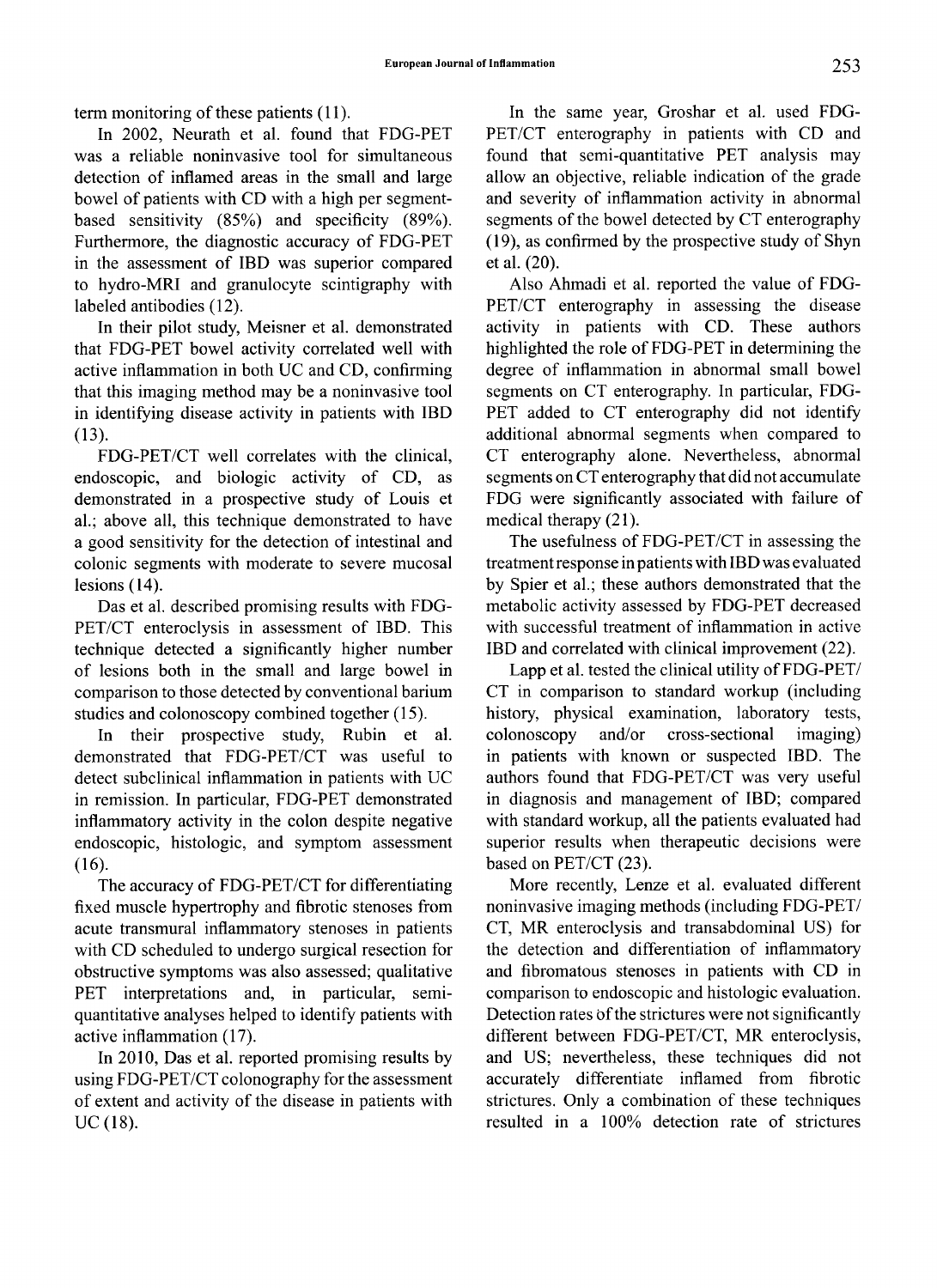requiring surgery or endoscopic dilation therapy, suggesting the combination of these methods as an alternative to endoscopy at least in the group of patients not able to perform an adequate bowel preparation (24).

Lastly, Holtmann et al. demonstrated in their prospective study that FOG-PET is able to detect mucosal inflammation in CD with high sensitivity (90%) and specificity (92.6%) and to enable proper assessment of inflammatory activity in stenoses (25).

## *FDG PET and PETICT in the assessment oflBD in pediatric patients*

First of all, in 1999, Skehan et al. demonstrated that FOG-PET may be a useful technique for the detection of intestinal inflammation also in children with lBO, particularly when conventional studies are technically unsuccessful (26).

**In**2005, Lemberg et al. confirmed that FOG-PET may be useful noninvasive tool for identifying and localizing active intestinal inflammation in children with IBO (FOG-PET correctly identified active inflammation in 80% of children with IBO). Also if PET may not be able to replace conventional studies, these authors underlined that this functional method may be useful when conventional studies cannot be performed or fail to be completed (27).

These findings were confirmed by a retrospective tudy of Löffler et al. who found a high sensitivity  $(98%)$  and accuracy  $(83%)$  but a moderate specificity (68%) of FOG PET in assessing disease activity in children with IBO and recommended this functional method especially for the assessment of small bowel involvement in children with IBO (28).

Recently, Dabritz et al. reported a high per segment-based sensitivity (82%), specificity (97%) and accuracy (91%) of FOG-PET and *PET/CT* for assessment of IBO in children. Interestingly, the coregistration of CT did not improve the diagnostic informative value (29).

#### *General remarks andfuture perspectives*

FOG-PET and *PET/CT* have great potentialities as non-invasive tools for the assessment of patients with IBO. There is still limited evidence on these imaging methods both in adult and in pediatric IBO patients, but there is a good correlation between PET findings and disease activity (11-29).

FOG-PET, even iflow specific, can be particularly useful as a marker of the whole inflammatory burden and may have a role in the initial evaluation of patients with IBD and for early evaluation of therapy efficacy (30).

**In** patients with an established diagnosis of lBO, FOG PET and *PET/CT* may provide information about disease, location and extent within the intestinal tract, allowing early recognition of disease relapse and possible complications of the disease in association with clinical symptoms, physical exam and laboratory data (30).

The use of *FOG-PET/CT* for malignancy surveillance in this high-risk population group may be an added value in the follow-up of IBO patients.

Based on literature data, the role of FOG-PET and *PET/CT* in the assessment of IBO seems to be promising but currently these diagnostic imaging methods are not routinely used in patients with IBO (4). Whether the information derived from PET imaging justifies the additional radiation exposure, as compared to other imaging modalities, also requires additional investigation. Furthermore, larger clinical trials and cost-effectiveness studies on the use of FOG-PET and *PET/CT* in patients with IBO are needed to strengthen the usefulness of these functional imaging methods in this setting. Similarly, it is conceivable that further developments of molecular imaging such as hybrid *PET/MRI* will provide relevant information on IBO.

#### REFERENCES

- I. Abraham C, Cho JH. Inflammatory bowel disease. N Engl J Med 2009; 361:2066-78.
- 2. Vilela EG, Torres HO, Martins FP, Ferrari Mde L, Andrade MM, Cunha AS. Evaluation of inflammatory activity in Crohn's disease and ulcerative colitis. World J Gastroenterol 2012; 18:872-81.
- 3. Chen K, Chen X. Positron emission tomography imaging of cancer biology: current status and future prospects. Semin Onco12011; 38:70-86.
- 4. Glaudemans AW, Signore A. FDG-PET/CT in infections: the imaging method of choice? Eur J Nucl Med Mol Imaging 2010; 37:1986-91.
- 5. Love C, Tomas MB, Tronco GG, Palestro CJ. FDG PET of infection and inflammation. Radiographics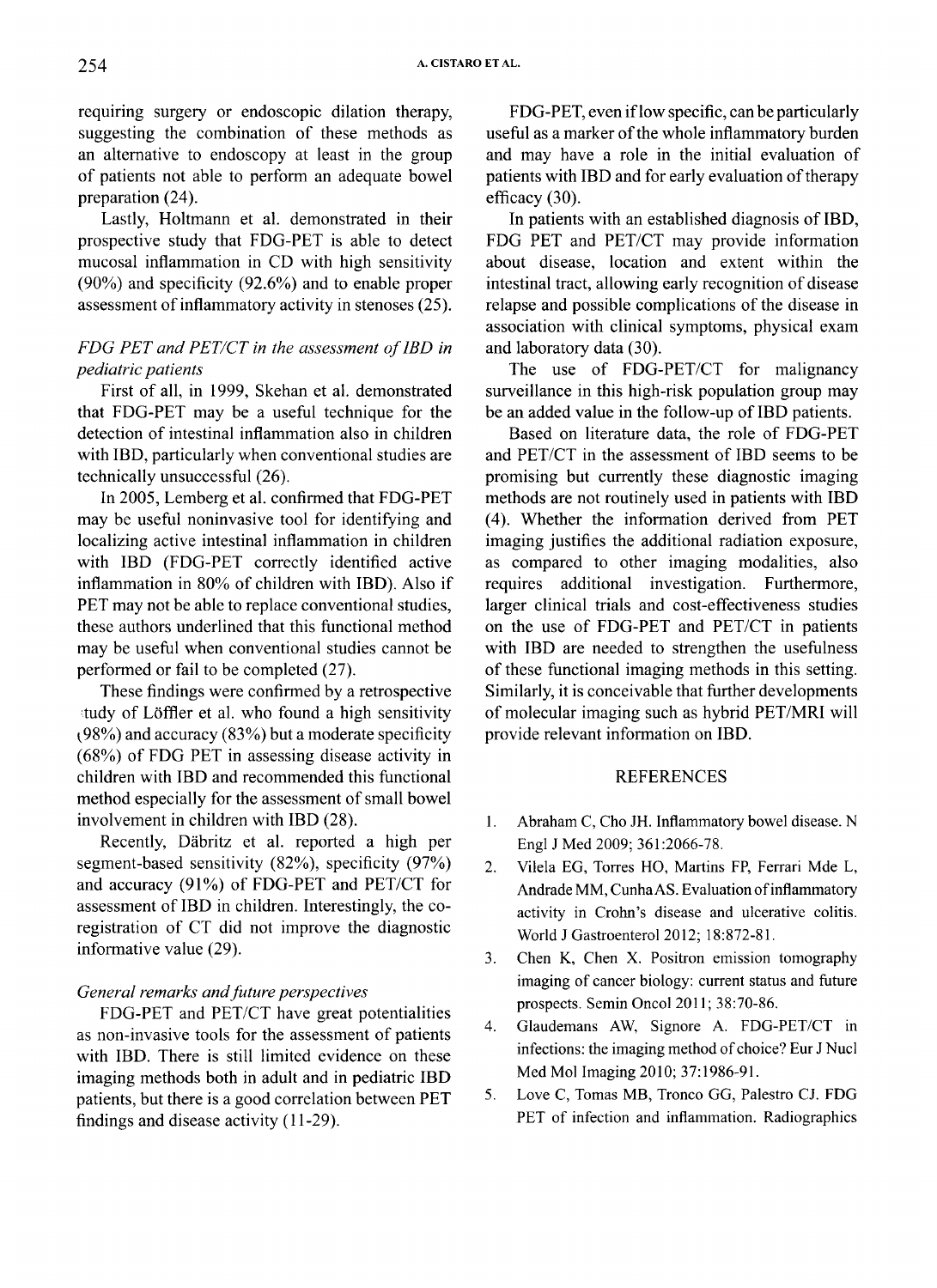2005; 25:1357-68.

- 6. Cook GJ, Fogelman I, Maisey MN. Normal physiological and benign pathological variants of 18-fluoro-2-deoxyglucose positron-emission tomography scanning: potential for error in interpretation. Semin Nucl Med 1996; 26:308-14.
- 7. Kamel EM, Thumshim M, Truninger K, et al. Significance of incidental 18F-FDG accumulations in the gastrointestinal tract in PET/CT: correlation with endoscopic and histopathologic results. J Nucl Med 2004; 45:1804-10.
- 8. Wahl RL. Why nearly all PET of abdominal and pelvic cancers will be performed as PET/CT. J Nucl Med 2004; 45:82S-95S.
- 9. Prabhakar HB, Sahani DV, Fischman AJ, Mueller PR, Blake MA. Bowel hot spots at PET-CT. Radiographies 2007; 27:145-59.
- 10. Treglia G, Calcagni ML, Rufini V, et al. Clinical significance of incidental focal colorectal (18) F-fluorodeoxyglucose uptake: our experience and a review of the literature. Colorectal Dis 2012; 14:174-80.
- 11. Bicik I, Bauerfeind P, Breitbach T, von Schulthess GK, Fried M. Inflammatory bowel disease activity measured by positron-emission tomography. Lancet 1997; 350:262.
- 12. Neurath MF, Vehling D, Schunk K, et al. Noninvasive assessment of Crohn's disease activity: a comparison of 18F-fluorodeoxyglucose positron emission tomography, hydromagnetic resonance imaging, and granulocyte scintigraphy with labeled antibodies. Am J Gastroenterol2002; 97:1978-85.
- 13. Meisner RS, Spier BJ, Einarsson S, et al. Pilot study using PET/CT as a novel, noninvasive assessment of disease activity in inflammatory bowel disease. Inflamm Bowel Dis 2007; 13:993-1000.
- 14. Louis E, Ancion G, Colard A, Spote V, Belaiche J, Hustinx R. Noninvasive assessment of Crohn's disease intestinal lesions with 18F-FDG PET/CT. J Nucl Med 2007; 48:1053-9.
- 15. Das CJ, Makharia G, Kumar R, Chawla M, Goswami P, Sharma R, MalhotraA. PET-CT enteroclysis: a new technique for evaluation of inflammatory diseases of the intestine. Eur J Nucl Med Mol Imaging 2007; 34:2106-14.
- 16. Rubin DT, Surma BL, Gavzy SJ, Schnell KM, Bunnag

AP, Huo D, Appelbaum DE. Positron emission tomography (PET) used to image subclinical inflammation associated with ulcerative colitis (UC) in remission. Inflamm Bowel Dis 2009; 15:750-5.

- 17. Jacene HA, Ginsburg P, Kwon J, Nguyen GC, Montgomery EA, Bayless TM, Wahl RL. Prediction of the need for surgical intervention in obstructive Crohn's disease by 18F-FDG PET/CT. J Nucl Med 2009; 50:1751-9.
- 18. Das CJ, Makharia GK, Kumar R, Kumar R, Tiwari RP, Sharma R, Malhotra A. PET/CT colonography: a novel non-invasive technique for assessment of extent and activity of ulcerative colitis. Eur J Nucl Med Mol Imaging 2010; 37:714-21.
- 19. Groshar D, Bemstine H, Stem D, Sosna J, Eligalashvili M, Gurbuz EG, Niv Y, Fraser G. PET/ CT enterography in Crohn disease: correlation of disease activity on CT enterography with 18F-FDG uptake. J Nucl Med 2010; 51: 1009-14.
- 20. Shyn PB, Mortele KJ, Britz-Cunningham SH, et al. Low-dose 18F-FDG PET/CT enterography: improving on CT enterography assessment of patients with Crohn disease. J Nucl Med 2010; 51:1841-8.
- 21. Ahmadi A, Li Q, Muller K, Collins D, Valentine JF, Drane W, Polyak S. Diagnostic value of noninvasive combined fluorine-18 labeled fluoro-2-deoxy-Dglucose positron emission tomography and computed tomography enterography in active Crohn's disease. Inflamm Bowel Dis 2010; 16:974-81.
- 22. Spier BJ, Perlman SB, Jaskowiak CJ, Reichelderfer M. PET/CT in the evaluation of inflammatory bowel disease: studies in patients before and after treatment. Mol Imaging Bio1.201O; 12:85-8.
- 23. Lapp RT, Spier BJ, Perlman SB, Jaskowiak CJ, Reichelderfer M. Clinical utility of positron emission tomography/computed tomography in inflammatory bowel disease. Mol Imaging Bioi 2011; 13:573-6.
- 24. Lenze F, Wessling J, Bremer J, et al. Detection and differentiation of inflammatory versus fibromatous Crohn's disease strictures: Prospective comparison of (18) F-FDG-PET/CT, MR-enteroclysis, and transabdominal ultrasound versus endoscopic/ histologic evaluation. Inflamm Bowel Dis 2012 doi: 10.1002/ibd.22930.
- 25. Holtmann MH, Uenzen M, Helisch A, et al. (18)F -Fluorodeoxyglucose Positron-Emission